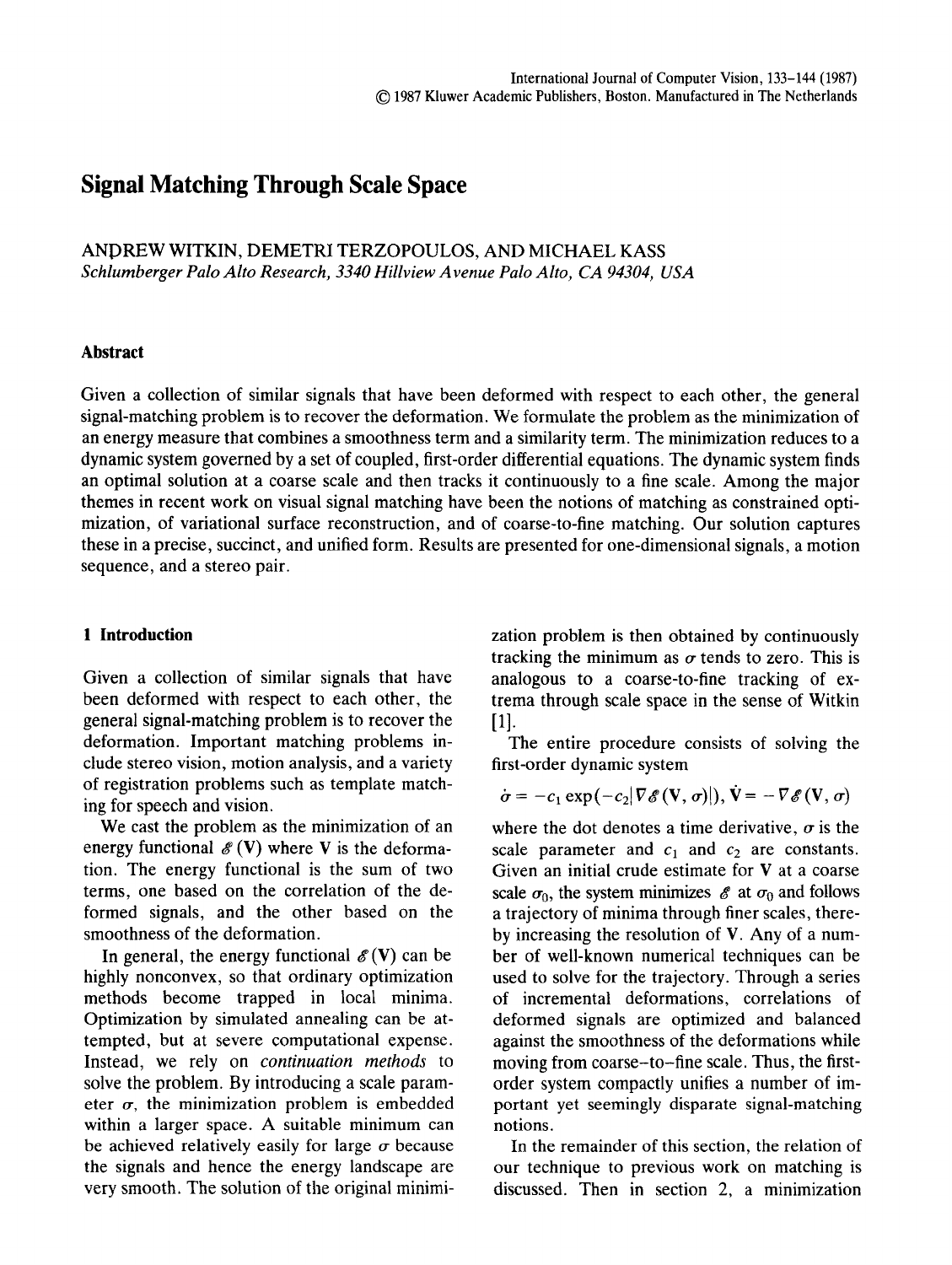framework for the matching problem is introduced. In section 3, the solution of the problem by continuation methods and the resulting single differential equation are developed. Section 4 describes the specific similarity term employed and, in section 5, the details of the smoothness term are discussed. Section 6 develops a discrete solution of the differential equation. Finally, section 7 presents several examples of matching results for one- and two-dimensional signals.

# *1.1 Background*

An enormous amount of work has been done on signal matching, giving precedent for several components of our approach.

Optimization of constrained deformations guided by correlation or  $L_2$  metrics can be found in prior work. In speech recognition, the problem of time warping speech segments to match input utterances with stored prototypes has been addressed in this context. Dynamic programming has been used to compute constrained warping functions (see Rabiner and Schafer [2] and Sankoff and Kruskal  $[3]$ , part II). This particular optimization technique is readily applicable in matching situations involving sequentially ordered signals, such as speech, and unilateral continuity constraints. However, its stringent requirements on the energy functional appear incompatible with the unordered multidimensional signals and isotropic smoothness constraints that are of primary concern to us.

Smoothness constraints have been popular in computational vision. Consider the important problem of stereo matching. In the past, dense disparity maps have been computed through a two-step process of local matching followed by smooth [4], multiresolution [5], or piecewise continuous [6, 7] surface reconstruction from the sparse disparities. The approach in the present report unifies matching and piecewise smooth reconstruction into a single iterative optimization process.

Broit's work [8] in registering a deformed image to a model image resembles ours in that matching is explicitly formulated as a minimization problem involving a cost functional that combines both a deformation constraint and a similarity measure. His deformation model, which

involves the strain energy of a globally smooth elastic body, is more elaborate than the deformation constraints inherent in the spring-loaded subtemplate matching technique of Fischler and Elschlager [9] or the iterative Gaussiansmoothed deformation models proposed by Burr [10]. Our controlled-continuity deformation model provides us with the additional capability to regulate the order of smoothness and to preserve discontinuities in the deformation.

Horn ([11] section 13.9.1) formulates an approach to stereo matching that involves the minimization of a cost functional that combines a global smoothness constraint and a squared difference image similarity measure. Poggio et al. ([12] table 1) consider a similar cost functional for stereo in the context of the regularization approach. Neither of these sources presents an implementation, but mention is made of low-pass or band-pass filtering of images as a means of simplifying the minimization. Stochastic optimization is the usually expensive alternative. Monte Carlo algorithms for signal matching are given by Marroquin ([13] chapter 6) and a simulated annealing algorithm for stereo matching is offered by Barnard [14]; both employ cost functionals very similar to Horn and Poggio.

Coarse-to-fine matching schemes have previously been treated as a multistage process in which a matching operation is performed at each successive level [15-19]. We have extended this idea into a matching process that evolves continuously toward finer spatial scale. The idea of progressing continuously through scale space derives from Witkin [1].

As our matching process computes the deformation iteratively, it is best to perform the similarity measurements by deforming the signals according to the current approximation of the deformation. This concern has also been addressed by the matching algorithms described by Mori et al. [15] Burr [10], Broit [8], and Quam [20].

## **2 Framework**

Consider a vector of *n* similar signals  $f^*(x)$  =  $[f_1^*(x), \ldots, f_n^*(x)]$  defined in d dimensional space  $\mathbf{x} = [x_1, \ldots, x_d] \in \mathcal{R}^d$ , and a deformation mapping  $V: \mathcal{R}^d \to \mathcal{R}^{nd}$ , such that  $V(x) = [v_1(x), \ldots]$ ,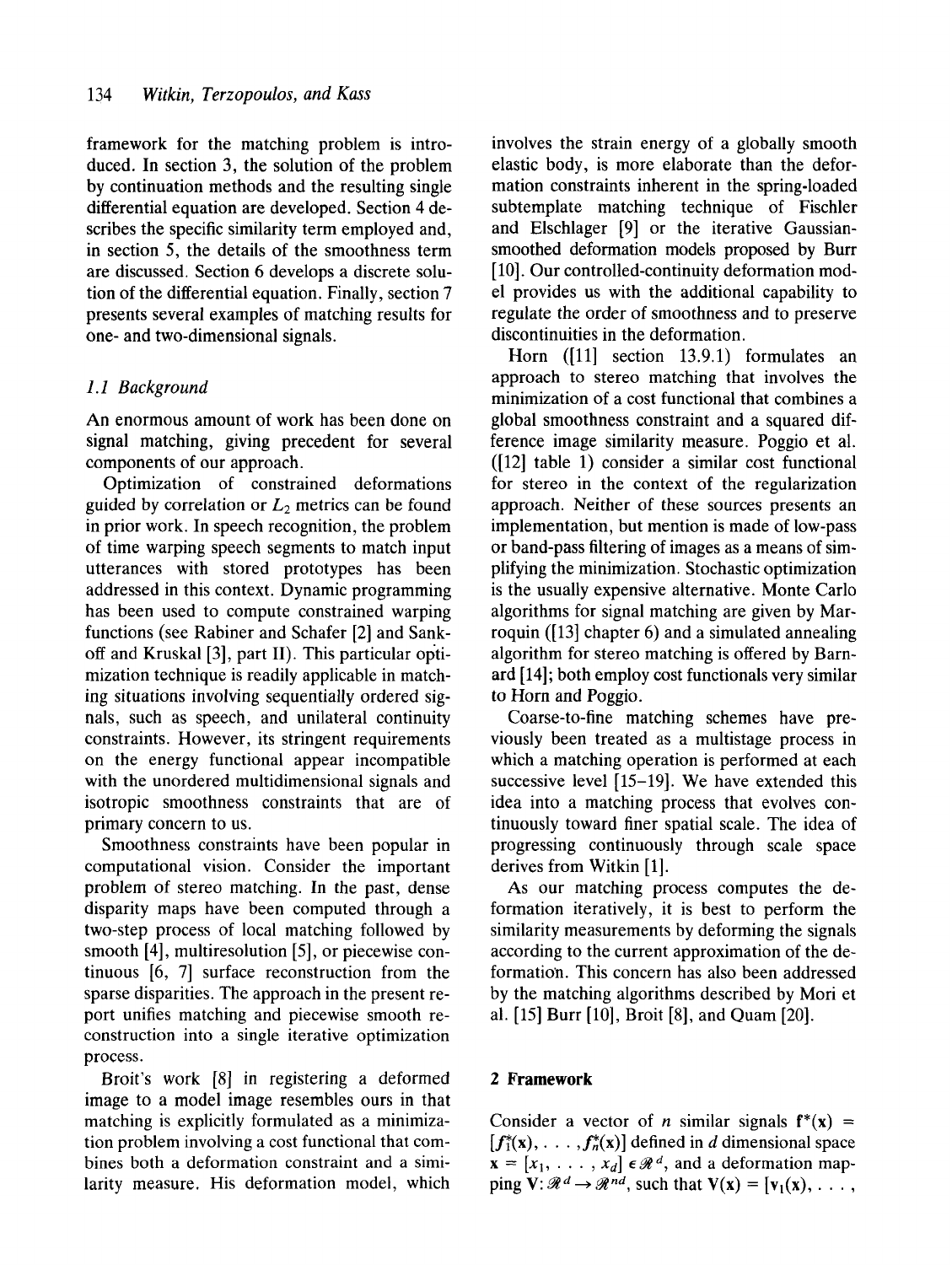$\mathbf{v}_n(\mathbf{x})$ , where each of the *n* disparity functions  $\mathbf{v}_k$ :  $\mathcal{R}^d \rightarrow \mathcal{R}^d$  is a vector valued function  $v_k(x)$  =  $[v_1(\mathbf{x}), \ldots, v_d(\mathbf{x})]^\text{T}$ . Given a set of deformed signals **f** such that  $f^*(x) = f(V^*(x))$ , the matching problem is to recover the deformation  $V^*(x)$ .

Suppose that the similarity between the signals f for a given deformation  $V$  is measured by a functional  $\mathscr{L}(\mathbf{V})$ :  $\mathscr{R}^{nd} \to \mathscr{R}$  bounded from above by a value achieved by the best possible match. A reasonable objective is to find the deformation U which maximizes the quality of the match; i.e., to minimize  $-2$  (V) over possible deformations V. Thus, U represents an optimal approximation to  $V^*$ .

This minimization problem is clearly ill-posed in the absence of constraints on admissible deformations, since, e.g., degenerate or chaotic deformations can always be contrived that achieve the minimum value. Such constraints may be encoded by a second functional  $\mathcal{S}(V)$ :  $\mathcal{H}^{nd} \rightarrow \mathcal{R}$ , where  $\mathcal{H}^{nd} \subset \mathcal{R}^{nd}$  is the subset of admissible deformations.

Useful instances of similarity and constraint functionals will be formulated shortly. Their combination, however, leads to the following minimization problem: Find the deformation  $\mathbf{U} \in \mathcal{H}^{nd}$ such that  $\mathscr{E}(U) = \inf_{V \in \mathscr{H}}^{\rho nd} \mathscr{E}(V)$ , where the energy functional is given by

$$
\mathscr{E} = -(1 - \lambda) \mathscr{Q} - \lambda \mathscr{L} \tag{1}
$$

and where  $\lambda \in (0, 1)$  is a weighting parameter.

*Stabilization* offers a general approach to a numerical solution through the construction of a discrete dynamic system whose fixed points include a discrete solution of the above optimization problem [21]. A simple dynamic system with this property is characterized by the differential equation

$$
\dot{\mathbf{V}} + \nabla \mathcal{E} = 0 \tag{2}
$$

where the dot denotes differentiation with respect to time t and  $\nabla \varepsilon$  denotes the gradient of  $\varepsilon$  with respect to the free variables of the discrete deformation. Optimization occurs by dissipation of energy; energy cannot increase along the system's trajectory  $V(x, t)$  in  $\mathcal{H}^{nd}$ , which follows the direction of the gradient of  $\mathscr E$ . Although the trajectory terminates at a local minimum of  $\mathscr{E}$ , there is no guarantee that the global minimum U will be attained by solving this initial value problem starting from an arbitrary initial condition  $V(x, 0)$ .

## **3 Continuation over Scale**

The key remaining difficulty is that for obvious choices of  $\mathcal{Q}$ , such as linear correlation,  $\mathcal{E}$  is likely to have many local minima, making the minimization problem highly nonconvex and therefore extremely difficult to solve. There are two options: solving this hard problem directly (for example by simulated annealing) or simplifying the problem by choosing  $\mathcal Q$  to be convex or nearly so. We pursue the second option because annealing is expensive.

#### *3.1 Continuation Methods*

 $2$  may be smoothed by subjecting  $f$  to a smoothing filter of characteristic width  $\sigma$ . We observe empirically that the best solution for V as  $\sigma$  increases tends to be an increasingly smoothed version of the correct solution. This means that slightly deblurring V by reducing  $\sigma$  produces a slightly better solution close to the one just obtained. To the extent this is so, we can solve the problem using equation (2) by means of *continuation methods* [22],

Continuation methods embed the problem to be solved,

$$
\mathbf{g}(\mathbf{v})=0
$$

in a family of problems

$$
\mathbf{g}(\mathbf{v},s)=0
$$

parameterized by s. Let  $s_{i+1} = s_i + \Delta s$ ,  $\mathbf{g}(\mathbf{v}, s_n)$  be the problem we wish to solve, presumably difficult, and  $g(v, s_1)$  a readily solvable member of the family, and let

$$
\mathbf{u}(s) = \mathbf{H}(\mathbf{g}, s, \mathbf{v}_0)
$$

be the solution for **g** at *s* given  $v_0$  as an initial condition. Then  $\mathbf{u}(s_n)$  is obtained from  $\mathbf{u}(s_1)$  by the iteration

$$
\mathbf{u}(s_{i+1}) = \mathbf{H}(\mathbf{g}, s_{i+1}, \mathbf{u}_i); \quad i = 1, \ldots, n-1
$$

that is, each solution is used as an initial condition to obtain the next one.

For the current problem, the continuation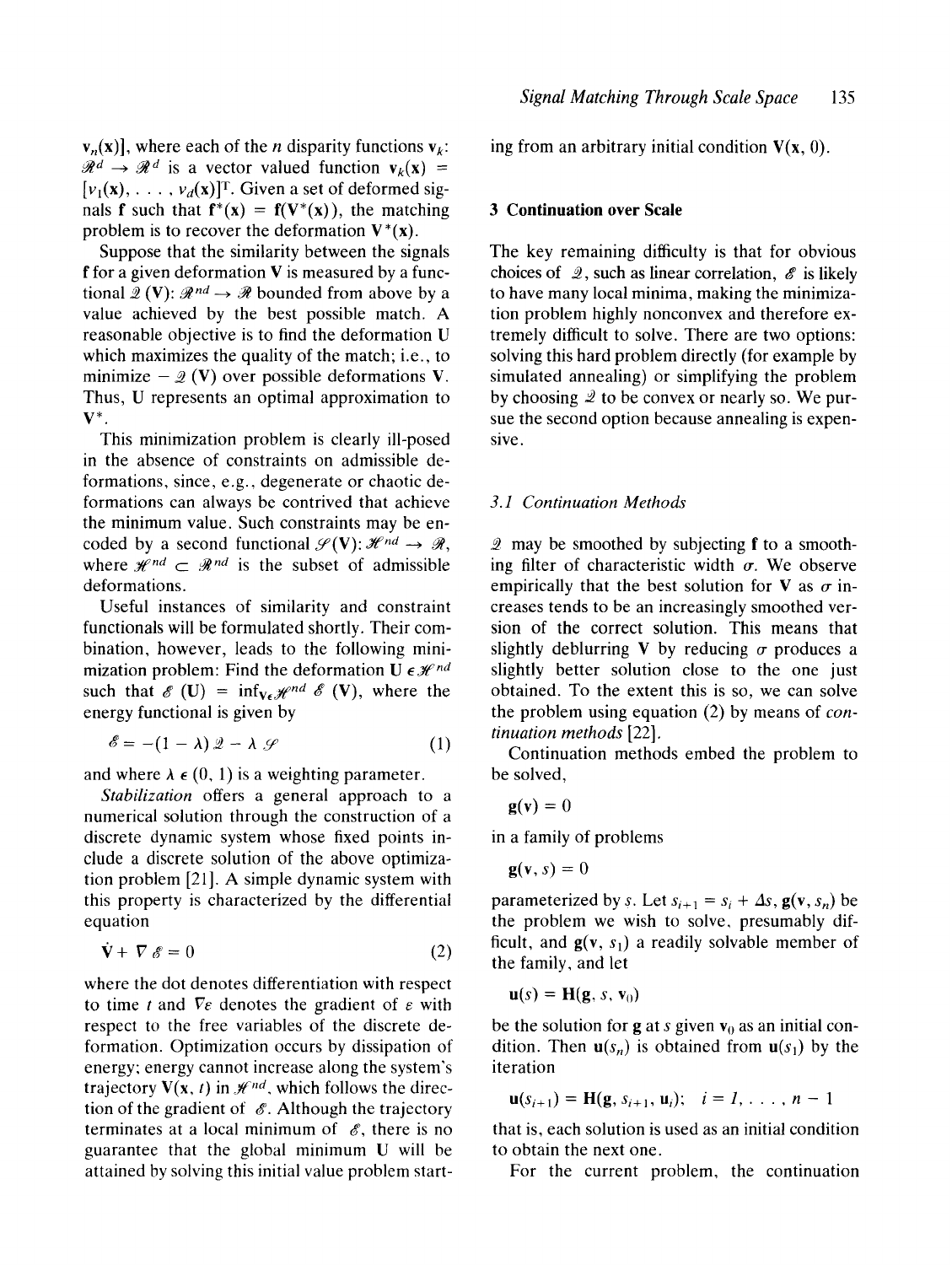parameter is  $\sigma$ , with  $\Delta \sigma$  < 0. We continue from an initial coarse scale  $\sigma_1$  and an initial guess  $V_1$  by

$$
\mathbf{V}_{i+1} = \mathbf{H}(\mathbf{V} + \Delta \mathcal{E}, \sigma_{i+1}, \mathbf{V}_i)
$$

to a fine scale  $\sigma_n$  and a final answer  $V_n$ . To visualize this method, imagine the energy landscape at each value of  $\sigma$  as a contoured surface in 3-space. The surfaces are stacked one above the other, so that the topmost surface is very smooth, while the lower ones become increasingly bumpy. Imagine a hole drilled at each local minimum on each surface. A ball bearing dropped onto the topmost surface will roll down to the bottom of the hill. At this point, it falls through to the next level, rolls down again, falls through again, and so on to the bottom.

#### *3.2 A Scale Space Equation*

This iteration solves a separate initial value problem at each step. A more attractive alternative is to collapse the continuation over  $\sigma$  into a single differential equation. Ideally, the solution should follow a curve  $\mathbf{V}(\sigma)$  satisfying  $|\nabla \mathscr{E}(\mathbf{V}(\sigma))| \equiv 0;$ i.e., a continuous curve of solutions over scale. A differential equation for this curve is

$$
\mathbf{V}_{\sigma} = -(\nabla \mathscr{E})_{\sigma} (\nabla \nabla \mathscr{E})^{-1} \tag{3}
$$

The solution to this equation tracks a given coarse-scale solution continuously to fine-scale, in precise analogy with the coarse-to-fine tracking through scale space of Witkin [1]. Unfortunately, it is impractical to solve this equation for arbitrary  $\mathscr{S}$  and  $\mathscr{Q}$ , since  $\nabla \nabla \mathscr{E}$  is high dimensional.

To construct an approximate equation, we introduce the quantity  $\Phi = -c_1e^{-c_2|\nabla \mathscr{E}|}$ , so that  $\Phi =$  $-c<sub>1</sub>$  at a solution to equation (2), diminishing with distance from the solution at a rate determined by the space constant  $c_2$ . The equation

$$
\dot{\sigma} = -c_1 e^{-c_2 |\nabla \mathscr{E}(\mathbf{V}, \sigma)|}, \quad \dot{\mathbf{V}} = -\nabla \mathscr{E}(\mathbf{V}, \sigma) \qquad (4)
$$

approaches the desired behavior. Far from a solu-

tion, where  $\Phi$  is small, question (4) approaches equation (2), changing V but not  $\sigma$ . Approaching a solution,  $\sigma$  begins to decrease. At a solution,  $\dot{\mathbf{V}}$ = 0 and  $\dot{\sigma}$  = -c<sub>1</sub>. From an initial  $V(t_0)$ ,  $\sigma(t_0)$ , the solution  $V(t)$ ,  $\sigma(t)$  moves through V at nearly constant scale until a minimum in  $\mathscr E$  is approached, then it begins descending in scale staying close to a solution.<sup>1</sup>

Equation (4) finds a solution at the initial scale, then tracks it continuously to finer scales. To use equation (4), we choose a coarse-scale  $\sigma(t_0)$ , a crude initial guess  $V(t_0)$ , and a terminal fine-scale  $\sigma_T$ . We then run the equation until  $\sigma(t) = \sigma_T$ , taking  $V(T)$  as the solution.

## *3.3 Ambiguous Solutions*

From time to time, we expect to encounter instabilities in the solutions of equation (4), in the sense that a small perturbation of the data induces a large change in the solution curve's trajectory through scale space. These instabilities correspond to bifurcations of the solution curve, analogous to bifurcations that can be observed in Guassian scale space. We have considered two approaches to dealing with them. First, by adding a suitable noise term to  $\mathscr E$ , equation (4) becomes a hybrid of scale space continuation and simulated annealing. We believe that local ambiguities can be favorably resolved using low-amplitude noise, and hence with little additional computational cost. A second approach is to regard these instabilities as genuine ambiguities whose resolution falls outside the scope of the method. In that case, a set of alternative solutions can be explored by the addition of externally controlled bias terms to  $\mathscr E$ . These terms can reflect outside constraints of any kind, for example, those imposed by the operation of attentional processes.

In the following sections, we turn to specific choices for  $\mathscr S$  and  $\mathscr Q$ .

<sup>&</sup>lt;sup>1</sup>The solution to equation (4) oscillates around the exact solution (equation 3) with frequency and amplitude controlled by  $c_1$  and  $c_2$ . This oscillation can be damped by the addition of second-order terms in  $t$ , but we have not found it necessary to do so in practice.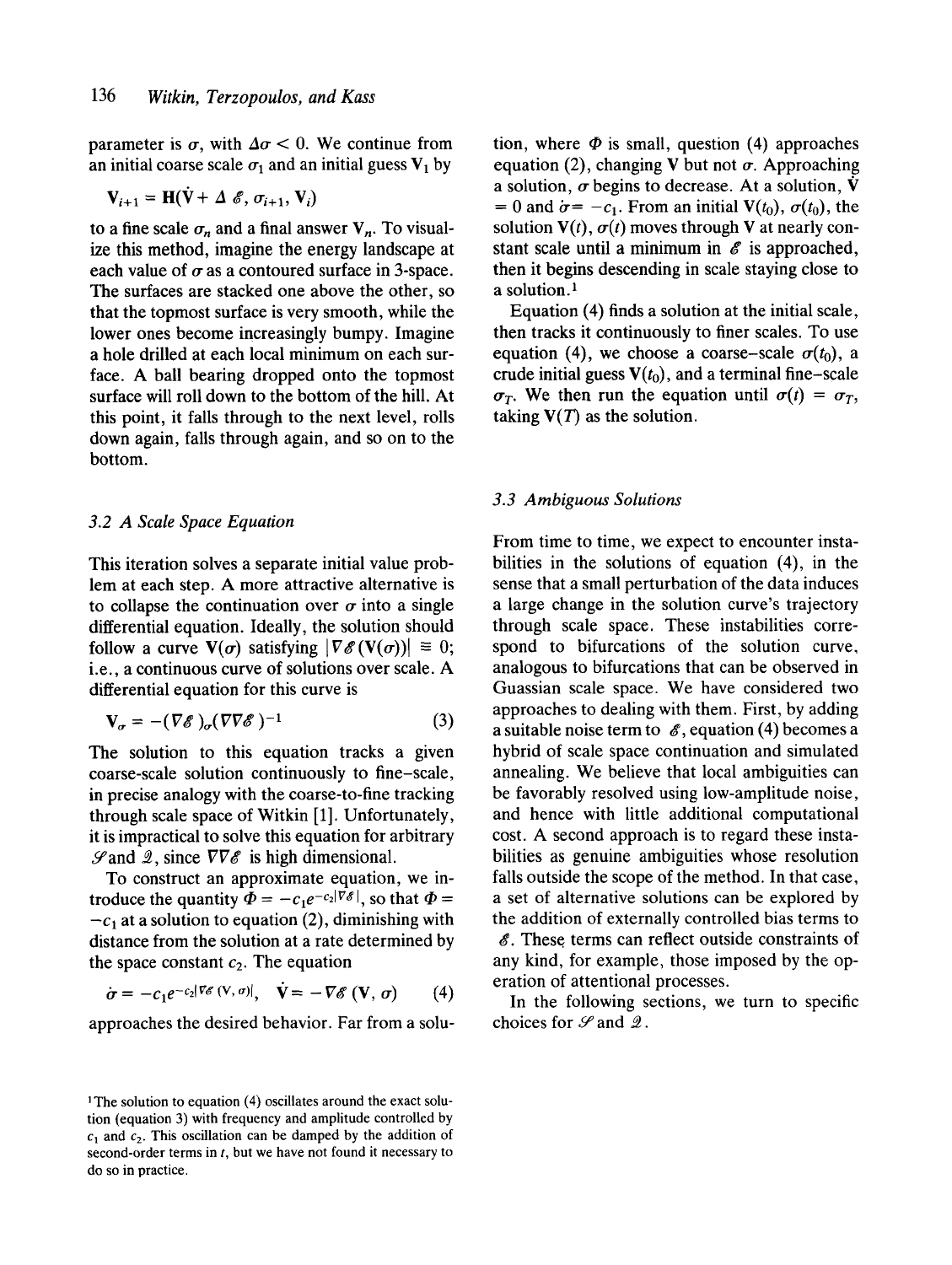## **4 Similarity Functional**

In general the similarity measure  $\mathcal{Q}$  should capture what is known about the specific matching problem. In many cases, the undeformed signals are sufficiently similar that a simple correlation measure suffices. In this section we formulate a generic choice for this class of problems. Note that, by assumption, it is the undeformed signals  $f^*(x)$  that are similar, so the quality of a potential solution V should be measured by the similarity of the signals  $f(V(x))$ .

Consider the case of two signals  $f_k$  and  $f_l$ . A general family of similarity measures is obtained by integrating local similarity measures over position. Let  $Q_{k,l}(x)$  be a local measure of the similarity of  $f_k(\mathbf{v}_k(\mathbf{x}))$  and  $f_l(\mathbf{v}_l(\mathbf{x}))$  around x. A number of possibilities exist for  $Q_{k,l}(\mathbf{x})$ . Normalized cross-correlation produces good results for several matching problems that we have examined. If  $W_{\gamma}(x)$  is a window function where  $\gamma$  denotes the width parameter,  $\mu_k(x) = \int f_k(v_k(y - x))$  $W\gamma(y)dy$ , and  $\nu_k(x) = \int [f_k(v_k(x - y)) - \mu_k(x - y)]$ y)]<sup>2</sup>  $W\gamma(y)dy$ , then the normalized cross-correlation can be written

$$
Q_{k,l}(\mathbf{x}) = \left[\nu_k(\mathbf{x})\nu_l(\mathbf{x})\right]^{-\frac{1}{2}} \int \left\{\left[f_k(\mathbf{v}_k(\mathbf{x}-\mathbf{y})) - \mu_k(\mathbf{x}-\mathbf{y})\right] \times \left[f_l(\mathbf{v}_l(\mathbf{x}-\mathbf{y})) - \mu_l(\mathbf{x}-\mathbf{y})\right] \mathbf{W} \mathbf{y}(\mathbf{y})\right\} d\mathbf{y}
$$

A global measure of similarity for  $f_k$  and  $f_l$  is given by

$$
Q_{k,l}(\mathbf{v}_k,\mathbf{v}_l)=\int Q_{k,l}(\mathbf{x})d\mathbf{x}
$$

This functional generally has many local minima. In order to apply the continuation method, we compute  $\mathcal{Q}_{k,l}(\mathbf{v}_k, \mathbf{v}_l)$  for signals  $f_k$  and  $f_l$ , which have been smoothed by Gaussians of standard deviation  $\sigma$ . The correlation window size  $W_{\gamma}$  should be large enough to provide an accurate local estimate of the mean and variance of the signals, but small enough that nonstationarities in the signals do not become a problem. A convenient way to set  $\gamma$  to a reasonable value is to make it a fixed multiple of the average autocorrelation widths of the smoothed signals. Then  $\gamma$  can be regarded as a function of  $\sigma$ . The resulting functional  $\mathcal{Q}_{k,l}(\mathbf{v}_k, \mathbf{v}_l)$ ,  $\sigma$ ) can then be made as smooth as is desired.

By simply adding up pairwise similarities, a global measure of similarity can be constructed for  $n$  signals:

$$
\mathcal{Q}(\mathbf{V}, \sigma) = \sum_{k=1}^n \sum_{l=k+1}^n \kappa_{l,l}(\mathbf{v}_k, \mathbf{v}_l, \sigma)
$$

Note that  $\mathcal{Q}(\mathbf{V}, \sigma)$  must be recomputed at each iteration, with the signals resampled to reflect the current choice of V. If the deformation is very small, the distortion induced by failing to resampie can be ignored, but the value of such resampiing in stereo matching, for example, is well established [15, 20]. The Gaussian smoothing should also take place on the resampled signals  $f(V(x))$ .

#### **5 Smoothness Functionals**

The functional  $\mathcal{S}(V)$  places certain restrictions on admissible deformations in order to render the minimization problem better behaved. Perhaps the simplest possible restriction, and one that has been used often in the past, is to limit possible disparities between signals to prespecified ranges. A deformation can then be assigned within disparity bounds on a point-by-point basis according to maximal similarity criteria. Although simple, such limited searches are unfortunately error prone, since they are based on purely local information.

This problem can be resolved by imposing global constraints on the deformation that are more restrictive yet remain generic. Such constraints may be based on a priori expectations about deformations; for example, that they are coherent in some sense. In particular, admissible deformations may be characterized according to the *controlled-continuity constraints* defined by Terzopoulos [7]. These constraints, which are based on generalized splines, restrict the admissible space of deformations to a class of piecewise continuous functions. The deformation's order of continuity is controllable, and discontinuities of various orders (e.g., position, tangent, and curvature discontinuities) are permitted to occur, subject to an energy penalty.

A general controlled-continuity constraint is imposed on the deformation by the functional

$$
\mathscr{S}(\mathbf{V}) = \sum_{i=1}^n S(\mathbf{v}_k)
$$

where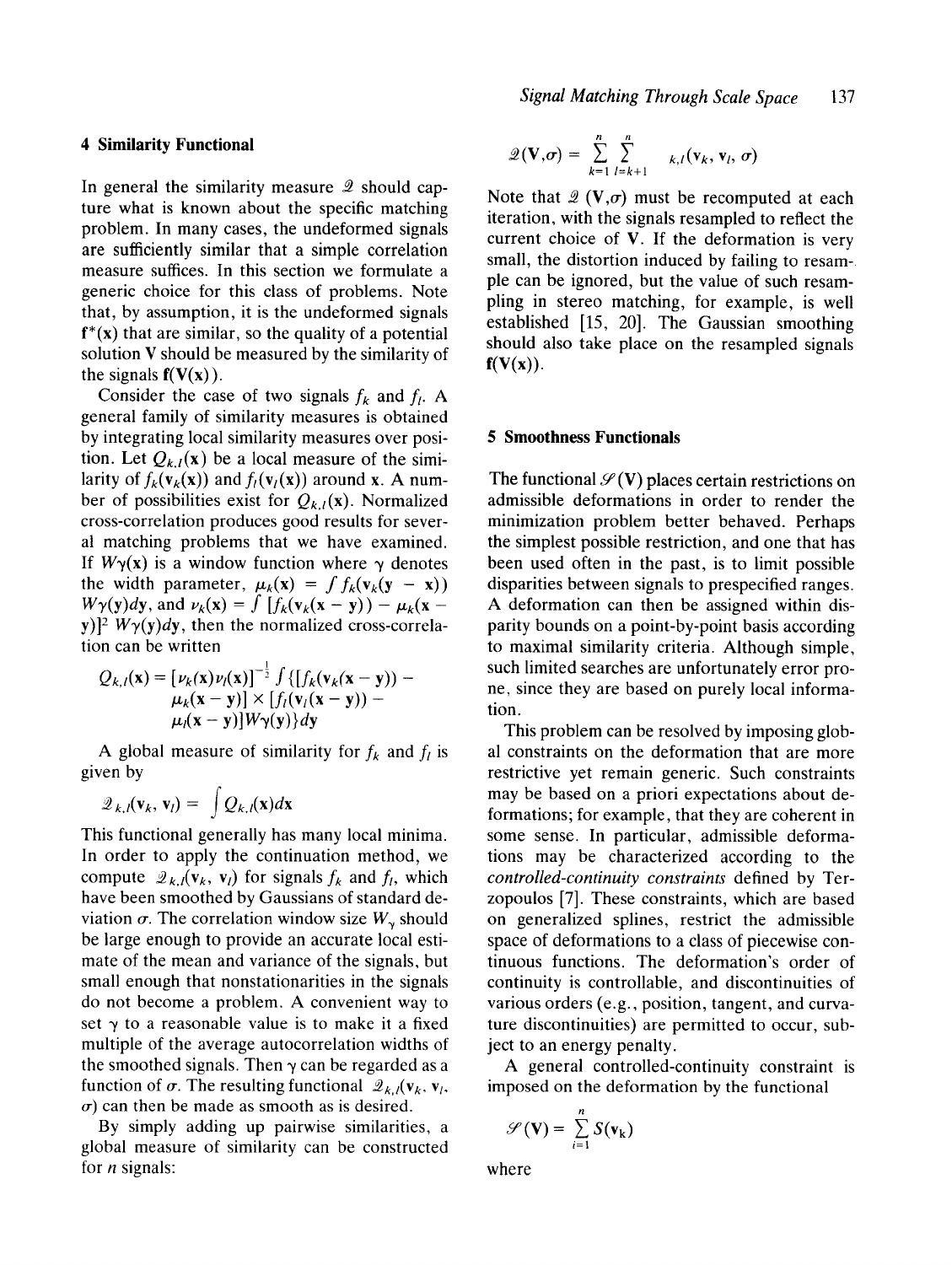$$
S(\mathbf{v}) = -\sum_{m=0}^{p} \int_{\mathcal{R}_d} w_m(\mathbf{x}) \sum_{j_1 + \ldots + j_d = m} \frac{m!}{j_1! \ldots j_d!}
$$

$$
\left| \frac{\partial^m \mathbf{v}(\mathbf{x})}{\partial x_1^{j_1} \ldots \partial x_d^{j_d}} \right|^{2} d\mathbf{x}
$$
(5)

The positive integer  $p$  indicates the highest order generalized spline that occurs in the functional, and this determines the maximum order of continuity  $(C^{p-1})$  of the admissible deformations. The nonnegative continuity control functions  $w(x) = [w_0(x), \ldots, w_p(x)]$  determine the placement of discontinuities. A discontinuity of order  $q$  $\langle p \rangle$  is permitted to occur at  $\mathbf{x}_0$  by forcing  $w_i(\mathbf{x}_0) =$ 0 for  $i \geq q$  (see Terzopoulos [7] for details).

The  $p = 2$  order controlled-continuity constraint is employed in our implementations to date. If, for convenience, a "rigidity" function  $\rho(x)$  and a "tension" function  $[1 - \tau(x)]$  are introduced such that  $w_0(x) = 0$ ,  $w_1(x) = \rho(x)[1 \tau(x)$ ], and  $w_2(x) = \rho(x)\tau(x)$ , then it is natural to view the functionals as characterizing "generalized piecewise continuous splines under tension." In particular, for the case of  $n$  signals in 1 dimension  $\mathbf{x} = [x]$ , the functional (5) reduces to

$$
S(\mathbf{v}) = -\int_{\mathcal{R}} \rho(x) \{ [1 - \tau(x)] |\mathbf{v}_x|^2 +
$$
  

$$
\tau(x) |\mathbf{v}_{xx}|^2 \} dx
$$
 (6)

while for the case of  $n$  signals in two dimensions  $x$  $=[x, y]$ , it becomes

$$
S(\mathbf{v}) = -\int_{\mathbf{v}_y} \int_{\mathbf{v}_z} \rho(x, y) \{ [1 - \tau(x, y)] (|\mathbf{v}_x|^2 + |\mathbf{v}_y|^2) + \tau(x, y) (|\mathbf{v}_{xx}|^2 + 2 |\mathbf{v}_{xy}|^2 + |\mathbf{v}_{yy}|^2) \} dx dy
$$
(7)

### **6 Discrete Solution**

Equations (4) pose a standard first-order initial value problem for which solution methods abound. We have employed numerical methods of varying sophistication, each giving satisfactory results. In order of sophistication, these include Euler's method, a fourth-order Runge-Kutta method, and Adams-Moulton predictor-corrector methods. The latter offer the advantage that the step size can be automatically adapted, making them particularly robust [22].

Discretization of the continuous variational

form of the *n* signal-matching problem can be carried out using standard methods. As an illustration of the iterative formulas involved, consider an explicit Euler step in which the time derivatives  $\dot{\sigma}$  and V are approximated by forward difference expressions with time step  $\Delta t$ . This leads to the following discrete time version of equations  $(4):$ 

$$
\sigma^{t+1} = \sigma^t - (\Delta t) c_1 e^{-c_2 |\nabla \mathscr{E}^t|},
$$
  

$$
\mathbf{V}^{t+1} = \mathbf{V}^t - (\Delta t) \nabla \mathscr{E}^{t}
$$

where  $\nabla \mathscr{E}^t = [\nabla_1 \mathscr{E}^t, \ldots, \nabla_n \mathscr{E}^t]$ , whose components, one for each signal, are given by

$$
\nabla_k \mathscr{E}(\mathbf{V}, \sigma)^t =
$$
  
 
$$
-(1 - \lambda) \sum_{\substack{l=1 \ l \neq k}}^n \nabla_k \mathscr{Q}_{k, l}(\mathbf{v}_k, \mathbf{v}_l, \sigma)^t - \lambda \nabla S(\mathbf{v}_k)^t
$$
 (8)

Although finite element methods offer the greatest flexibility, for simplicity we employ standard central finite difference formulas for uniform meshes to approximate the spatial derivatives. This leads to locally computable expressions for equation (8).

The first term in equation (8) involves partial derivatives of the similarity functional with respect to each of the d disparity functions in  $v_k$ ; i.e.,  $\nabla_k \mathscr{Q}_{k,l}(\mathbf{v}_k, \mathbf{v}_l, \sigma) = [\partial \mathscr{Q}_{k,l}/\partial v_1, \ldots, \partial \mathscr{Q}_{k,l}]$  $\partial v_d$ . These derivatives are computed numerically by taking first differences.

The components of  $\nabla S(v)$ , the second term in equation  $(8)$ , are obtained by discretizing S using first and second differences. For the case of matching one-dimensional signals, discretization of equation (6) yields the components

$$
\frac{\partial S(\mathbf{v})}{\partial \mathbf{v}_i} = \frac{1}{h^2} \{ w_{1i} (\mathbf{v}_{i+1} - \mathbf{v}_i) - w_{1i-1} (\mathbf{v}_i - \mathbf{v}_{i-1}) \}
$$

$$
- \frac{1}{h^4} \{ w_{2i-1} (\mathbf{v}_i - 2\mathbf{v}_{i-1} + \mathbf{v}_{i-2})
$$

$$
- 2w_{2i} (\mathbf{v}_{i+1} - 2\mathbf{v}_i + \mathbf{v}_{i-1})
$$

$$
+ w_{2i+1} (\mathbf{v}_{i+2} - 2\mathbf{v}_{i+1} + \mathbf{v}_i) \}
$$
(9)

where *i* indexes the nodes of the mesh defined on a compact domain of interest  $\Omega \in \mathcal{R}$ ,  $w_{1i} = \rho_i[1 - \frac{1}{2}a_i]$  $\tau_i$ , and  $w_{2i} = \rho_i \tau_i$ . Similarly, for the case of matching two-dimensional signals, the discretization of equation (7) yields the components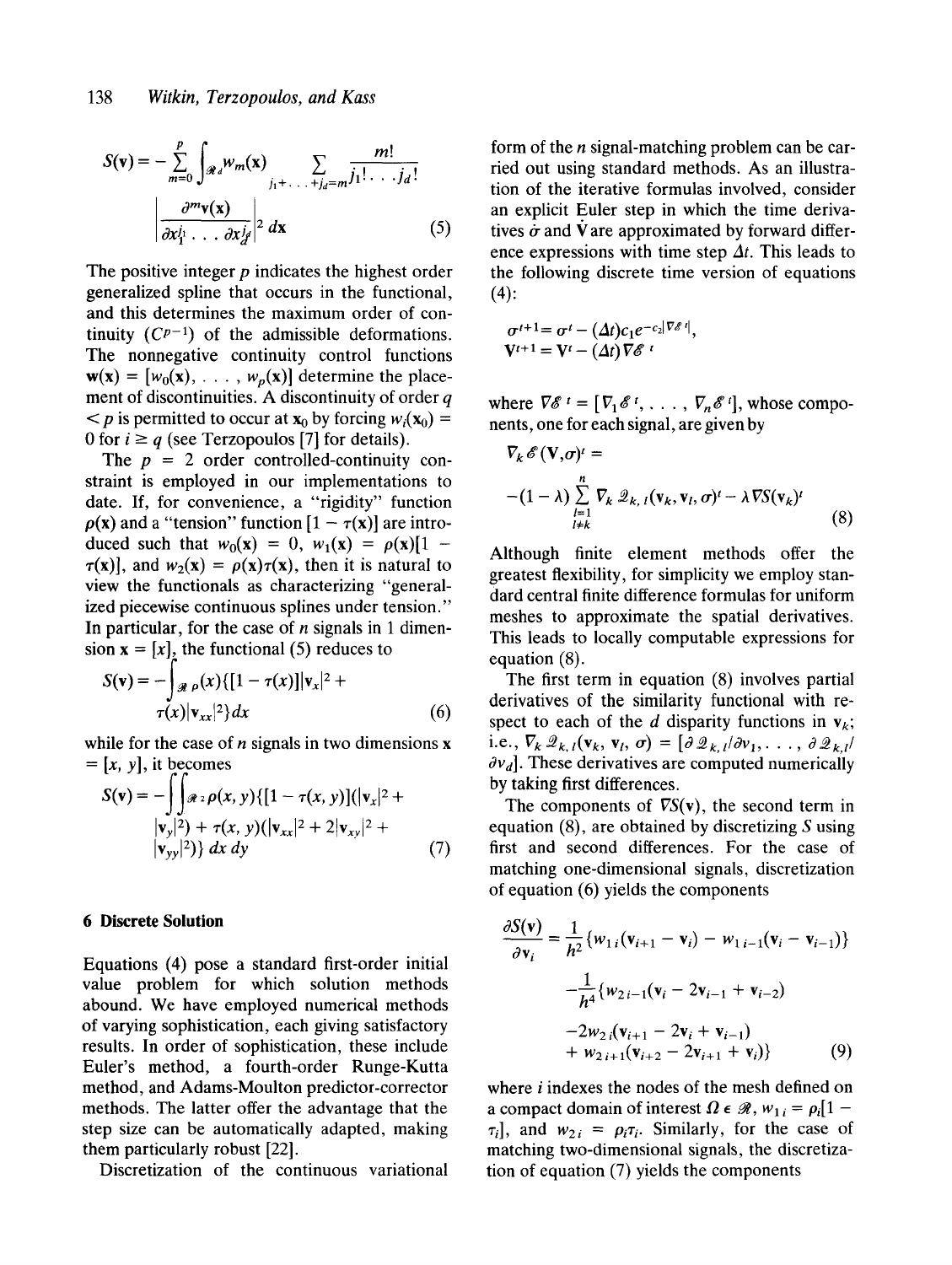$$
\frac{\partial S(\mathbf{v})}{\partial \mathbf{v}_{i,j}} = \frac{1}{h^2} \{ w_{1i,j} (\mathbf{v}_{i+1,j} - \mathbf{v}_{i,j}) \n- w_{1i-1,j} (\mathbf{v}_{i,j} - \mathbf{v}_{i-1,j}) \n+ w_{1i,j} (\mathbf{v}_{i,j+1} - \mathbf{v}_{i,j}) - w_{1i,j-1} (\mathbf{v}_{i,j} - \mathbf{v}_{i,j-1}) \} \n- \frac{1}{h^4} \{ w_{2i-1,j} (\mathbf{v}_{i,j} - 2\mathbf{v}_{i-1,j} + \mathbf{v}_{i-2,j}) \n- 2w_{2i,j} (\mathbf{v}_{i+1,j} - 2\mathbf{v}_{i,j} + \mathbf{v}_{i-1,j}) \n+ w_{2i+1,j} (\mathbf{v}_{i+2,j} - 2\mathbf{v}_{i+1,j} + \mathbf{v}_{i,j}) \n+ 2w_{2i-1,j-1} (\mathbf{v}_{i,j} - \mathbf{v}_{i-1,j} - \mathbf{v}_{i,j-1} + \mathbf{v}_{i-1,j-1}) \n- 2w_{2i,j-1} (\mathbf{v}_{i+1,j} - \mathbf{v}_{i,j} - \mathbf{v}_{i+1,j-1} + \mathbf{v}_{i,j-1}) \n- 2w_{2i-1,j} (\mathbf{v}_{i,j+1} - \mathbf{v}_{i-1,j+1} - \mathbf{v}_{i,j} + \mathbf{v}_{i-1,j}) \n+ 2w_{2i,j} (\mathbf{v}_{i+1,j+1} - \mathbf{v}_{i,j+1} - \mathbf{v}_{i+1,j} + \mathbf{v}_{i,j}) \n+ w_{2i,j-1} (\mathbf{v}_{i,j} - 2\mathbf{v}_{i,j-1} + \mathbf{v}_{i,j-2}) \n- 2w_{2i,j} (\mathbf{v}_{i,j+1} - 2\mathbf{v}_{i,j} + \mathbf{v}_{i,j-1}) \n+ w_{2i,j+1} (\mathbf{v}_{i,j+2} - 2\mathbf{v}_{i,j+1} + \mathbf{v}_{i,j})
$$
\n(10)

where  $i, j$  index the nodes of the mesh defined on the compact domain  $\Omega \epsilon \mathcal{R}^2$ ,  $w_{1,i,j} = \rho_{i,j} [1 - \tau_{i,j}],$ and  $w_{2i,j} = \rho_{i,j}\tau_{i,j}$ . In equations (9) and (10), h denotes the distance between neighboring nodes.

The above local computations are valid only in regions where the deformation has  $C<sup>1</sup>$  continuity. The computations must be modified at nodes that are within a distance of  $2h$  from the position discontinuities on the boundary of  $\Omega$  (the natural boundary conditions). The same is true within  $\Omega$ regarding position and tangent discontinuities in the deformation, which have been prescribed or which may be introduced during the matching process. The iterative computations are automatically modified as required using the technique of summation and inhibition of computational molecules (see [6]). The automatic detection of discontinuities requires the estimation  $w_1$  and  $w_2$  during matching, and this is accomplished using techniques described by Terzopoulos [7].

## **7 Results**

#### *7.10ne-DimensionalSignals*

The method is applicable to matching  $n$  signals, each of which is d-dimensional. Figure 1 shows the simplest case, that of matching two onedimensional signals. The signals are measurements of the resistivity of a geologic structure as a function of depth at two different locations. From top to bottom, the signals first appear in their ori-



*Fig. 1.* Matching two one-dimensional signals. The deformation function V is shown above each signal trace. From *top to bottom,* the signals first appear in their original form, then partially deformed at intermediate stages of the matching process, and finally showing the end result.

ginal form, then partially deformed at intermediate stages of the matching process, finally showing the end result. The deformation function  $V$  is shown above the signals.

Figure 2 shows a more challenging example in which four signals are matched simultaneously. The signals are intensity profiles from a complex natural image. On the left, the four signals are shown superimposed at several points in the matching process. As before, the original signals appear at the top and the final result is at the bottom. Note that coarse-scale features are aligned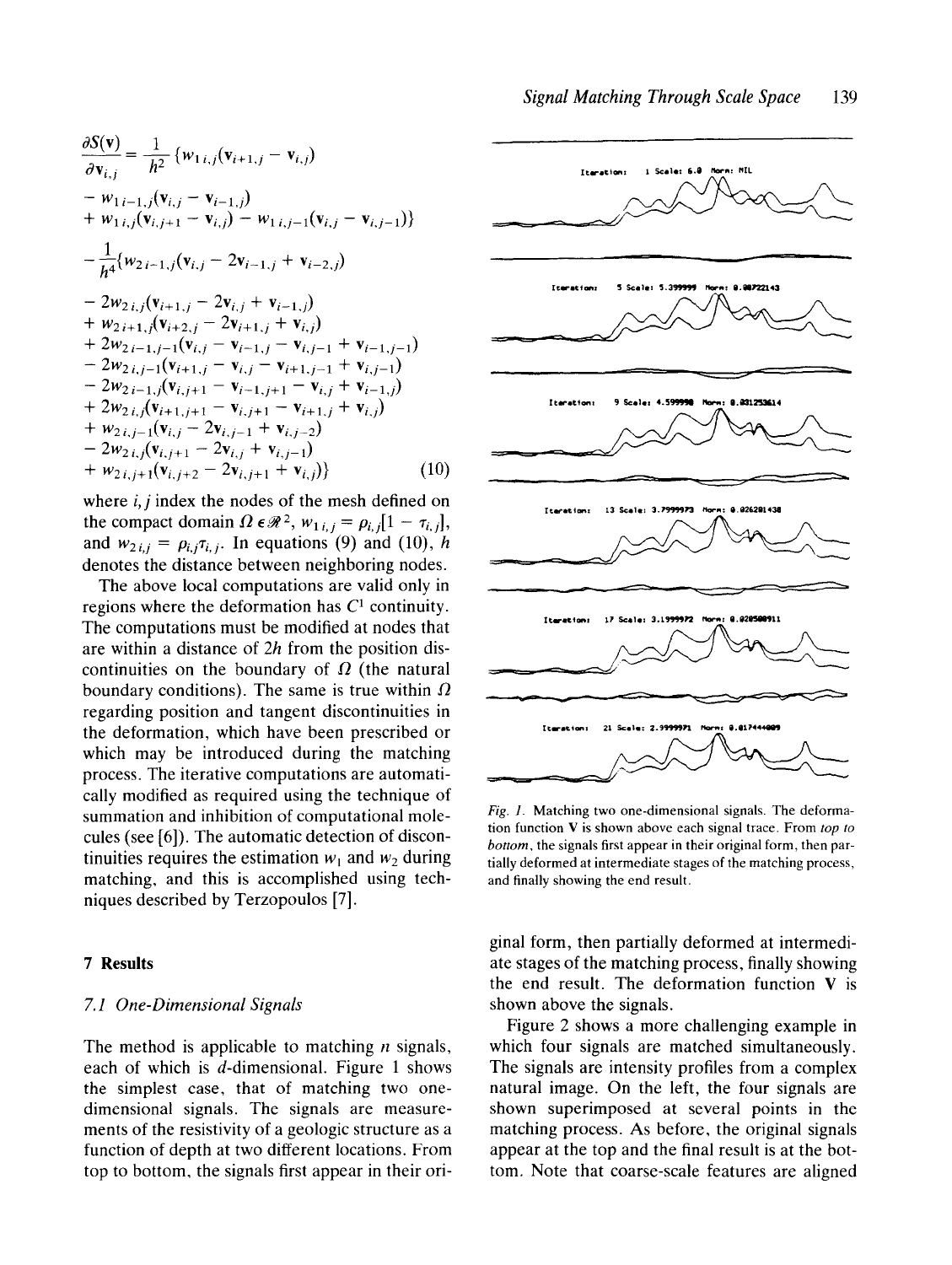

*Fig. 2.* Simultaneous matching of four signals. The signals are superimposed at several points in the matching process *(left).* The original signals appear at the *top* and the final result is at the *bottom.* The four corresponding deformation functions *vi(x)* are shown *(right).*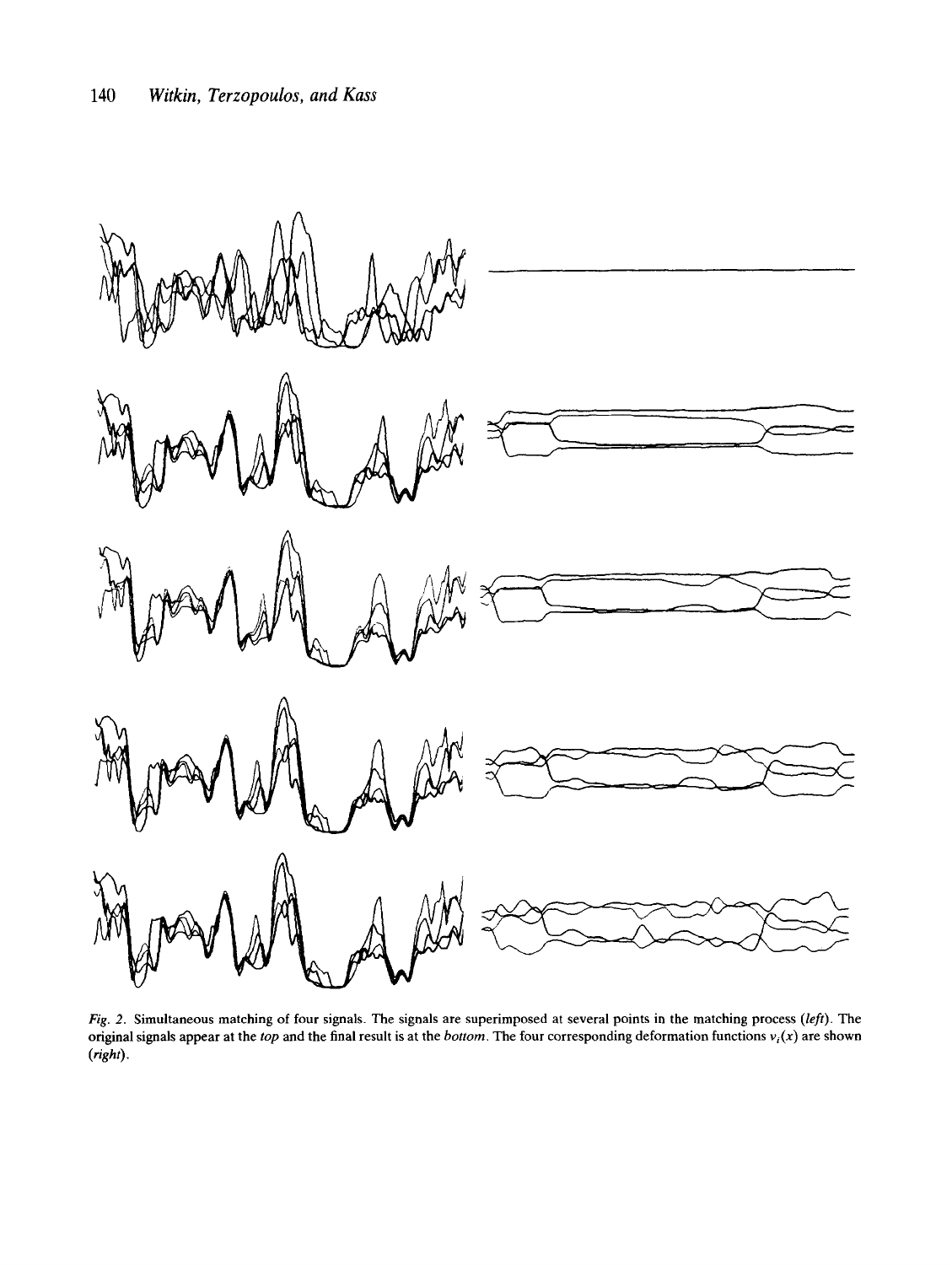

**(a)** 



(b)

*Fig. 3.* Two frames from a motion sequence (a). The original image has been texture mapped onto a surface that encodes speed as elevation (b). The raised area indicates motion before a stationary background.

first in the matching process while fine-scale features are matched later. The four corresponding deformation functions  $v_i(x)$  are shown to the right.

## *7.2 Motion Sequence*

Figure 3 shows two frames from a motion se-

quence showing M. Kass moving against a stationary background. The frames are separated in time by about 1.5 s. Results of the matching process are shown as follows: The original image has been mapped onto a surface that encodes estimated speed as elevation. The raised area shows the region in which the algorithm detects motion. No attempt has been made in this example to detect motion discontinuities.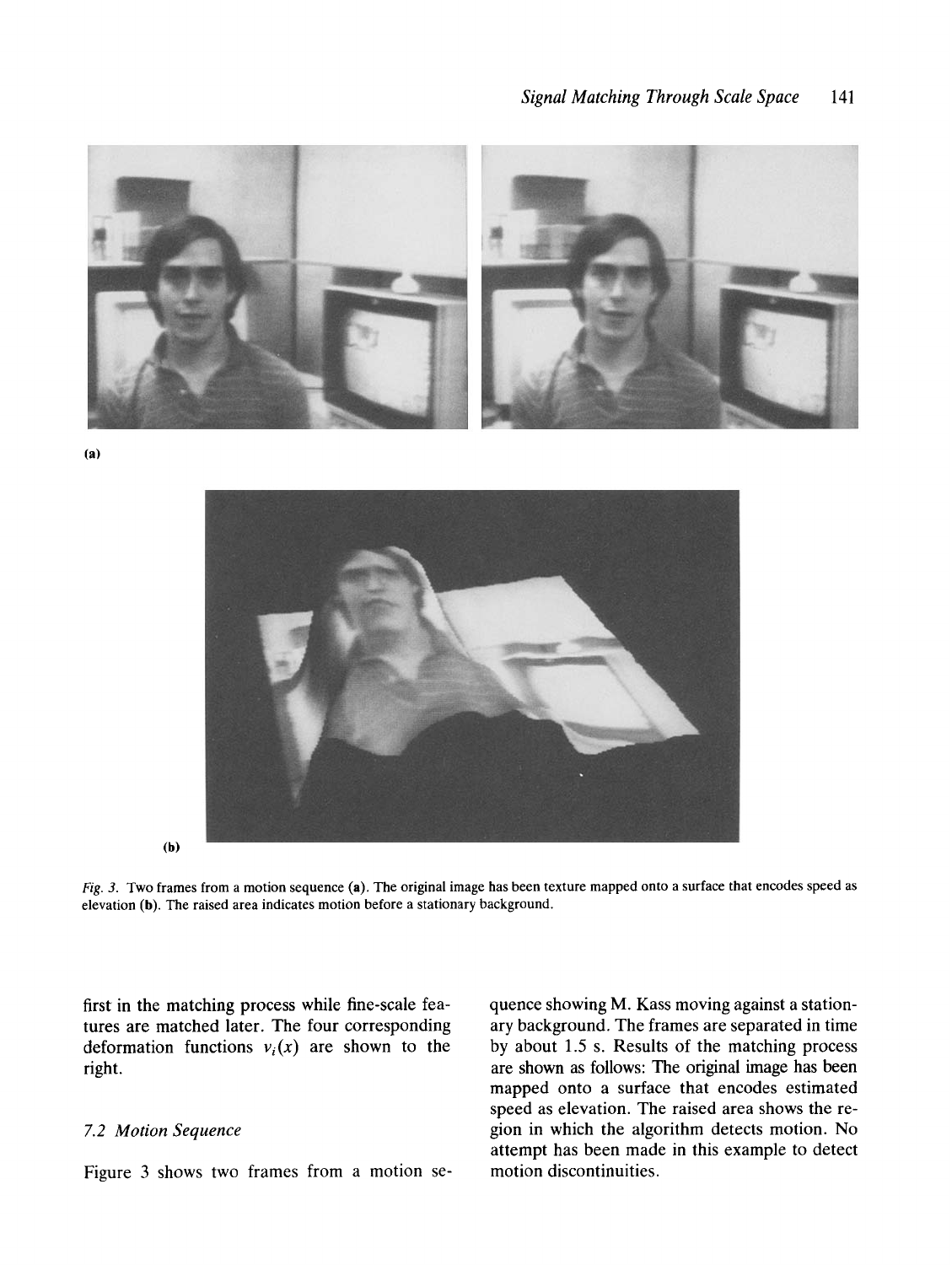

**(a)** 

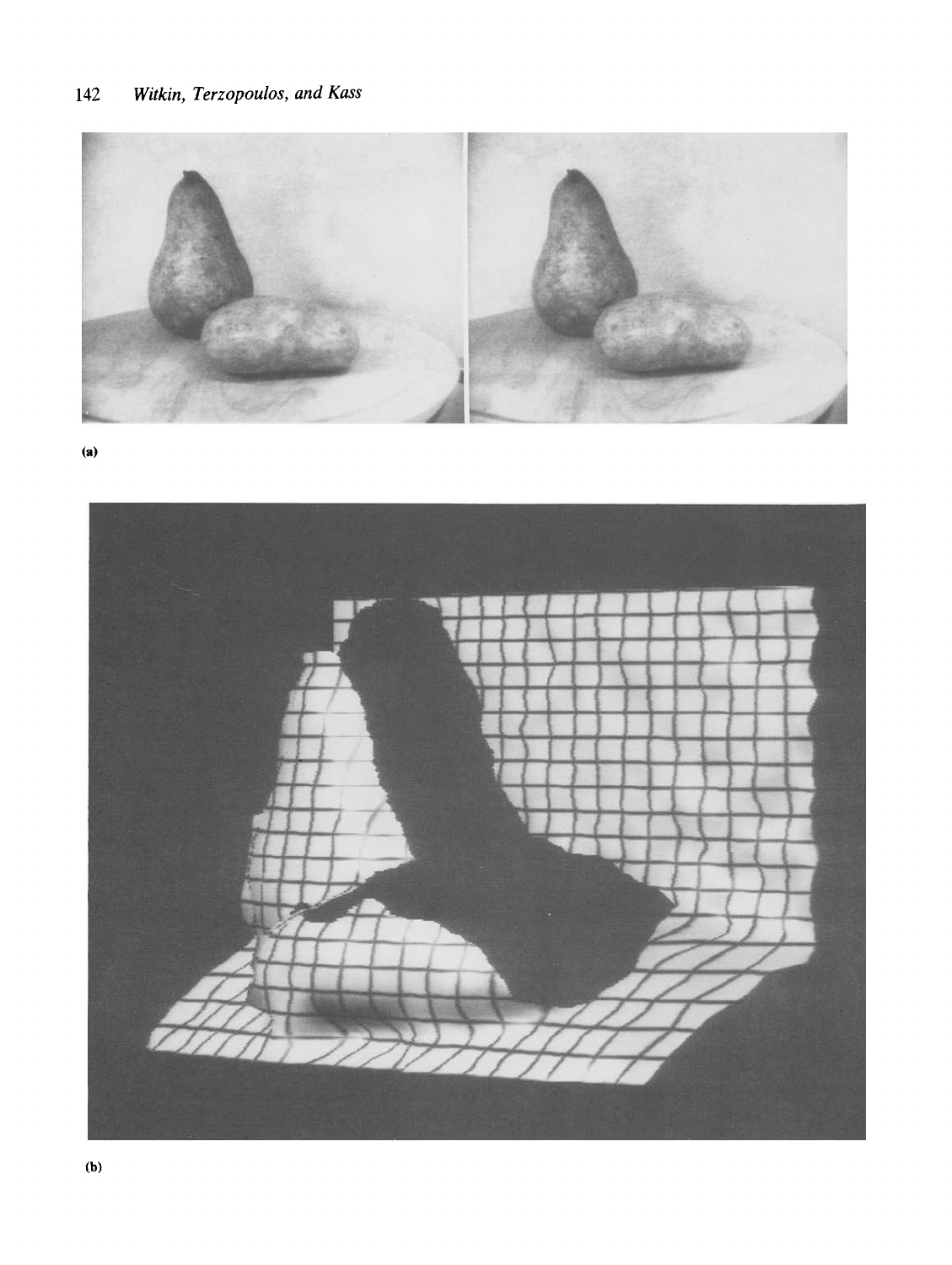

(c)

*Fig.* 4. A stereogram showing a potato partly occluding a pear (the images are reversed for free fusing) (a). The matching results are rendered as two shaded surfaces with the image coordinate grid mapped onto the first (b) and the left image mapped onto the second (c). The visible portions for the reconstructed surfaces are rendered from an oblique viewpoint showing the computed surface discontinuities.

## *7.3 Stereo Matching*

Figure 4 contains a stereogram showing a potato partly occluding a pear. The matching results are rendered as two shaded surfaces with depth computed from the disparity. An image coordinate grid is mapped onto the first surface and the left image is mapped onto the second. The reconstructed surfaces are rendered from an oblique viewpoint showing the computed surface discontinuities. Only those portions of the scene visible in the original stereogram are shown.

## **8 Conclusion**

A variational approach to signal matching has been developed. The approach unifies several established themes in signal matching including constrained optimization, piecewise continuous reconstruction, coarse-to-fine matching, and incremental deformation of signals. The main technical contribution of this paper is twofold. First, we introduced the notion of tracking the solution to the matching problem continuously over scale. This continuation method for finding good local